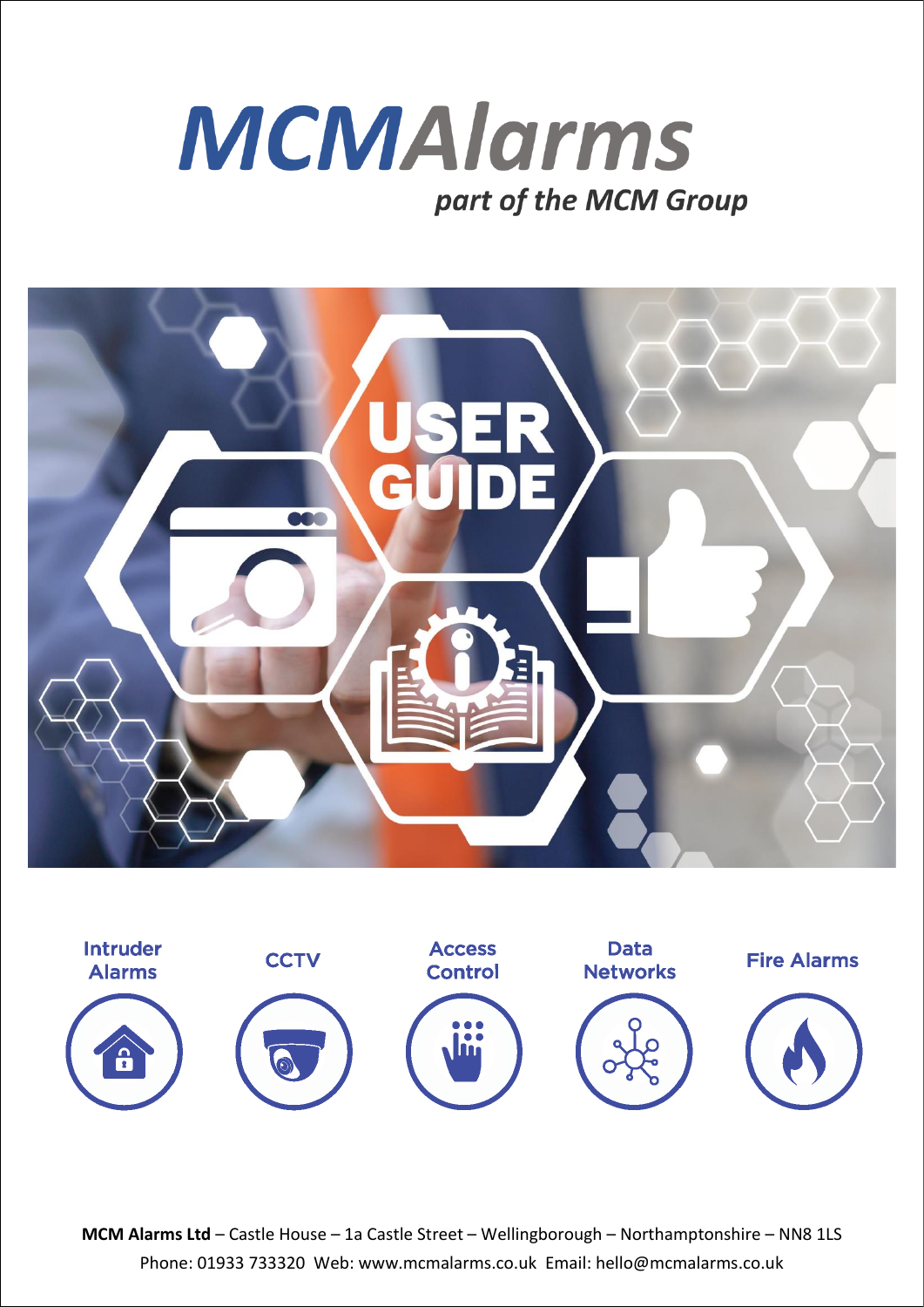EN50131-3:2009 EN50131-1:2006+A1:2009 PD6662:2010

Security Grade 2x Environmental Class II

Software Version >2.1





# **User Manual** for the EURO mini



RINS1209-6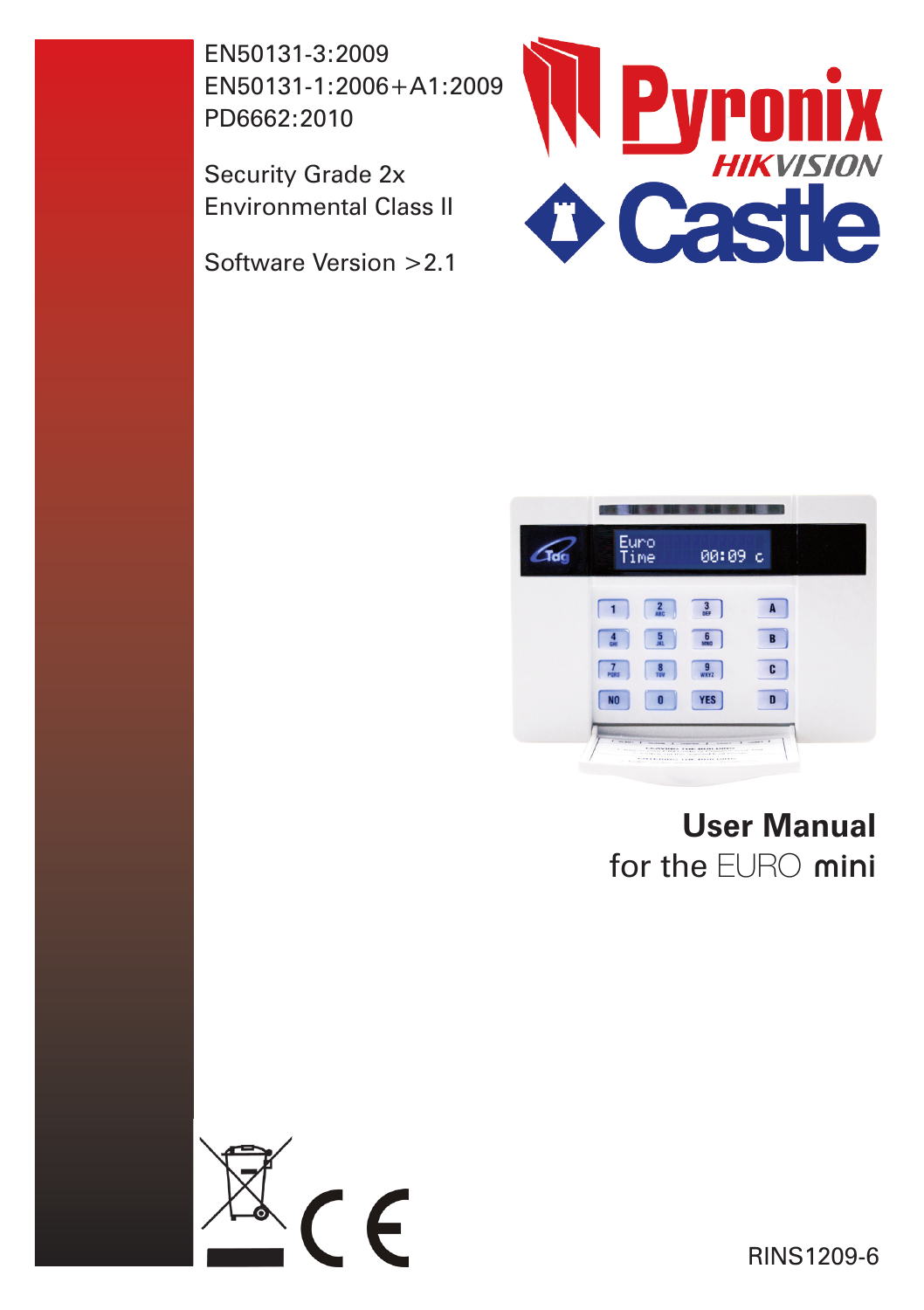| 1. Contents Page |  |
|------------------|--|
|                  |  |
|                  |  |
|                  |  |
|                  |  |
|                  |  |
|                  |  |
|                  |  |
|                  |  |
|                  |  |
|                  |  |
|                  |  |
|                  |  |
|                  |  |
|                  |  |
|                  |  |
|                  |  |
|                  |  |
|                  |  |
|                  |  |
|                  |  |
|                  |  |
|                  |  |
|                  |  |
|                  |  |
|                  |  |
|                  |  |
|                  |  |
|                  |  |

**NOTE:** The specification of EURO mini may vary between different software version, and some facilities in the manual may not be available. Check with your installer for full details. This equipment may be used in systems installed to a lower grade, which will be agreed with your installation company. There are no user serviceable parts contained in this product.

(RINS1209) Issue 6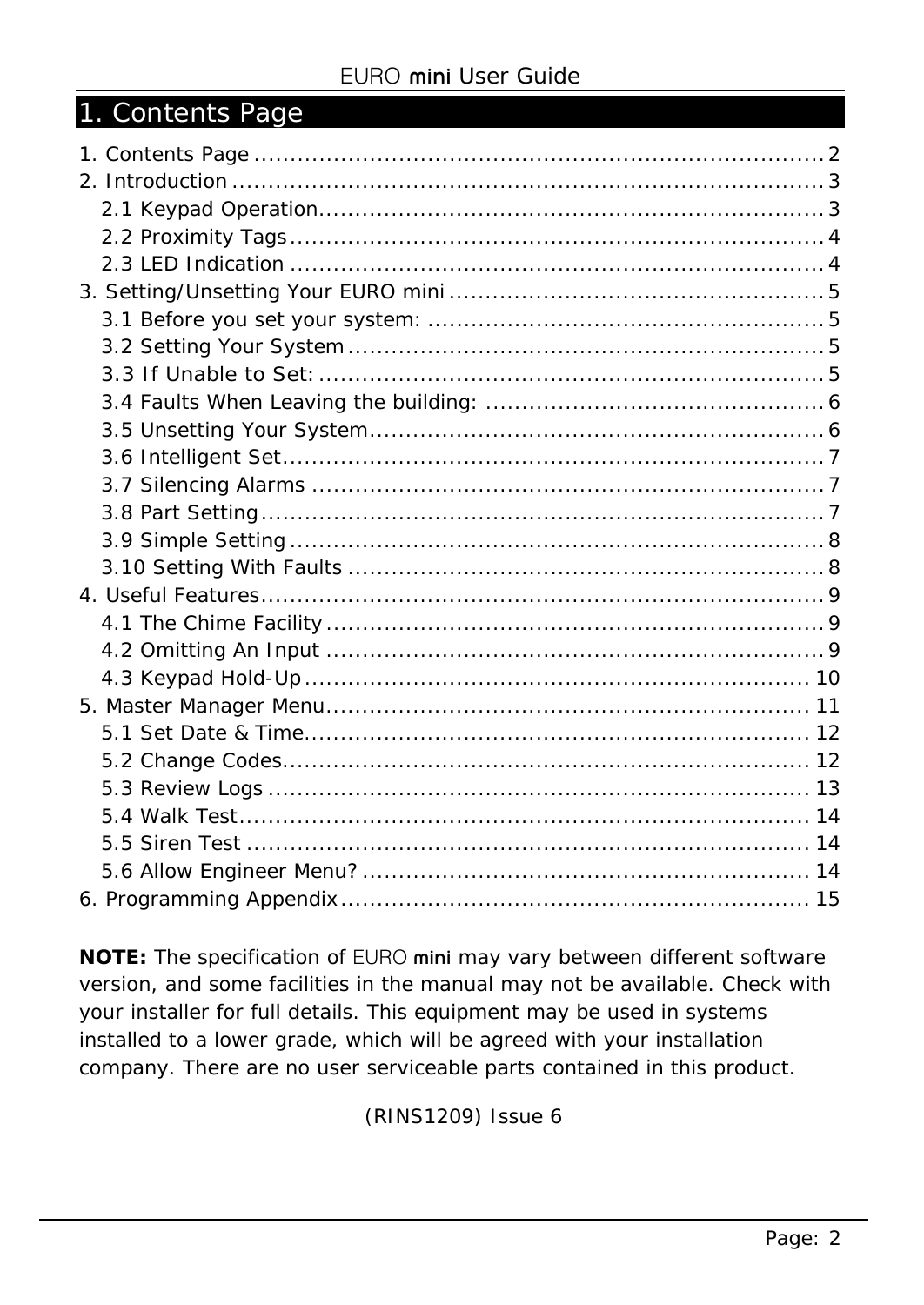# 2. Introduction

#### 2.1 Keypad Operation

Using your EURO mini Alarm System just couldn't be easier!

#### **This is the Keypad from where you control your Alarm System\***

The LCD display guides you through user menus and gives you any important messages regarding the status of the system.

| Euro<br>Time    | 00:09 c         |   |
|-----------------|-----------------|---|
|                 |                 |   |
|                 |                 | B |
|                 | $\frac{9}{100}$ | G |
| NO <sub>1</sub> | <b>YES</b>      | n |

| MA | I<br>NS | I<br>F<br>♦<br>A |   |
|----|---------|------------------|---|
|    |         |                  |   |
|    |         |                  | B |
|    |         | TETZ             | c |
| NO |         | <b>YES</b>       | D |

The 10-digit numeric keypad is where you use your PIN code.

The **A B C D** keys allow you to choose which level of security you wish to apply when you leave the building, or to part-set the system.

To set your system really simply just press **'YES'** and then press the Area Key required (If enabled by your engineer).



**NOTE**: For your security, the keypad becomes disabled for 90 seconds after 30 incorrect key-presses. It will subsequently be disabled again after 7 further incorrect key-presses. Once a correct code has been registered, the keypad is returned to normal operation.

\*Please note that Keypad design may differ from that shown.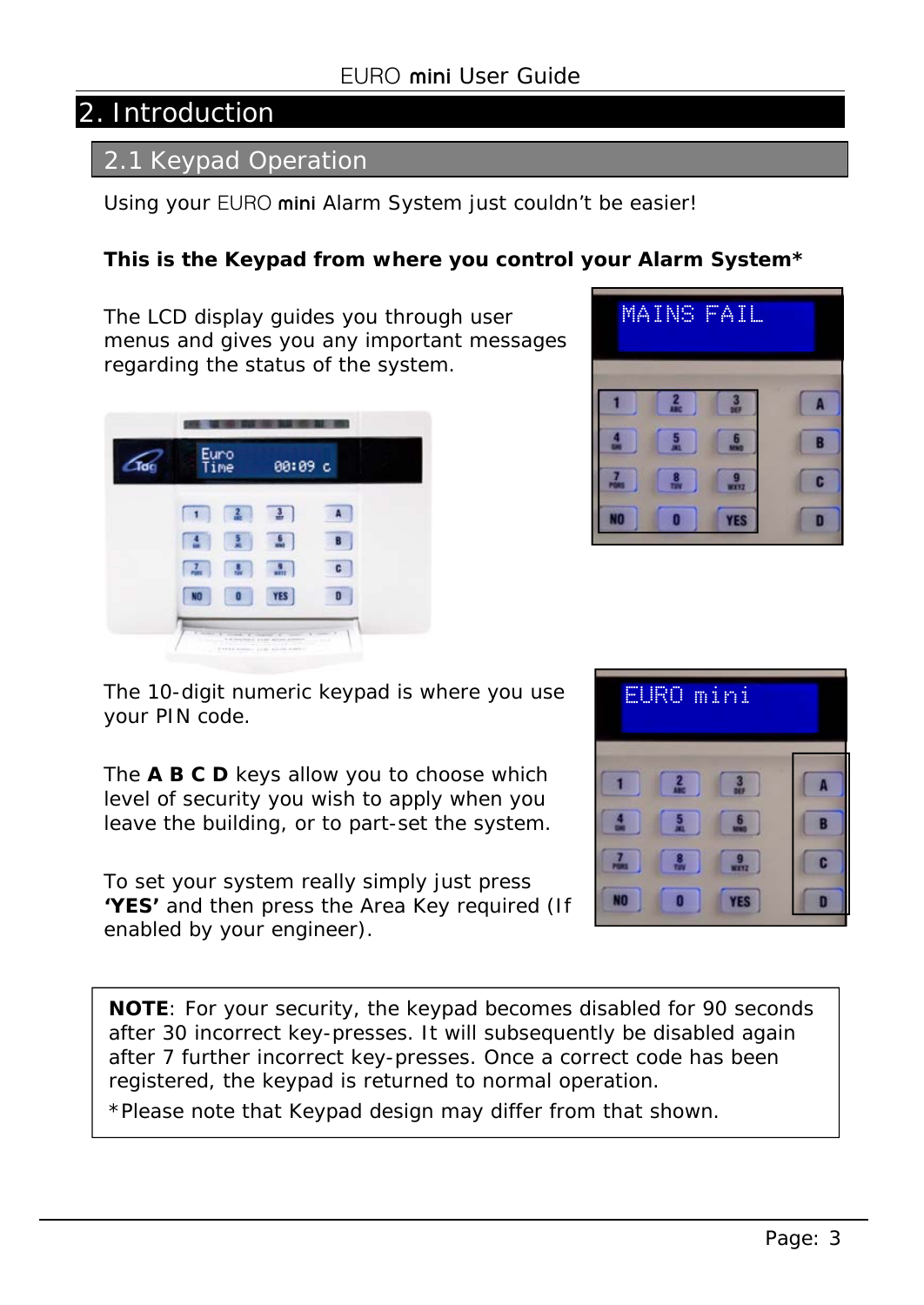## 2.2 Proximity Tags

Your EURO mini system may have been enabled for use with proximity tokens, or 'Tags'.**\*** 

You can use your Tag in place of a pin code for all operations of the alarm system, i.e. setting, unsetting, and entering the Manager and User Menus.



## 2.3 LED Indication

All keypads and readers have LEDs to clearly indicate what is happening.

The **'Alert'** (orange) LED will flash if there is information to display for you. Enter your code to see the information. After a code has been entered, one of the following lamps will light: Alarm, tamper or fault. The relevant detail of the problem will be shown on the display. To clear the display, press the 'Yes' key (or the display will clear automatically after 3 minutes.)

The **'Alarm'** (red) LED will flash after code entry if an alarm occurs.

The **'Tamper'** (red) LED will flash after code entry if the wiring or equipment is tampered with.

The **'Fault'** (orange) LED will light after code entry to indicate if a technical fault occurs.

The **'Unset'** (green) LED will light for 5 seconds after unsetting any part of the system. It will also light during the setting procedure, going off once set.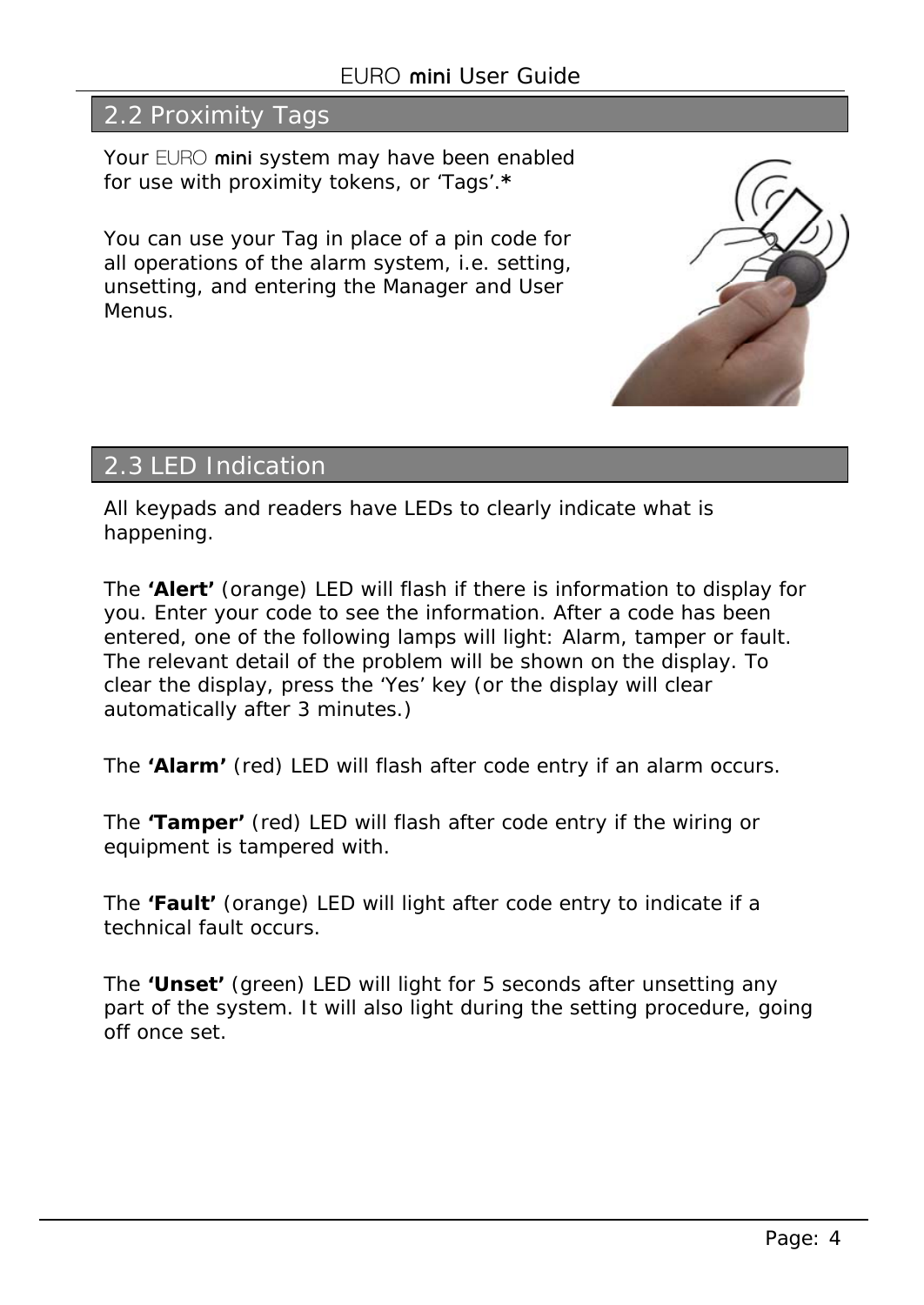# 3. Setting/Unsetting Your EURO mini

#### 3.1 Before you set your system:

- Close Windows
- Close Doors
- Exclude Pets & People

If you are leaving the building, go to your keypad and key in your PIN code or present your Tag. Select the level of security you wish to set by pressing the ABCD keys.



### 3.2 Setting Your System

Enter your code. Exit tone Starts

- Leave by the agreed Exit Route, within the designated time
- Close and Lock the Final Exit Door.
- Exit tone will cease

#### **EURO mini is now SET**

#### 3.3 If Unable to Set:

If when you key in your PIN code a warning tone sounds and the **unset** LED comes on, the keypad display will show the nature of the problem.

- The tone will cease after about 10 seconds.
- Press the **'NO'** key
- The system will remain unset, so you can resolve the problem.
- For example, you may have left a door open, if so, close the door.

Now commence the setting procedure again.

#### SETTING [009] House

If your exit is timed, you will see the screen above. If you use a final-door-set, you will see the screen below.

Leave via Exit Route

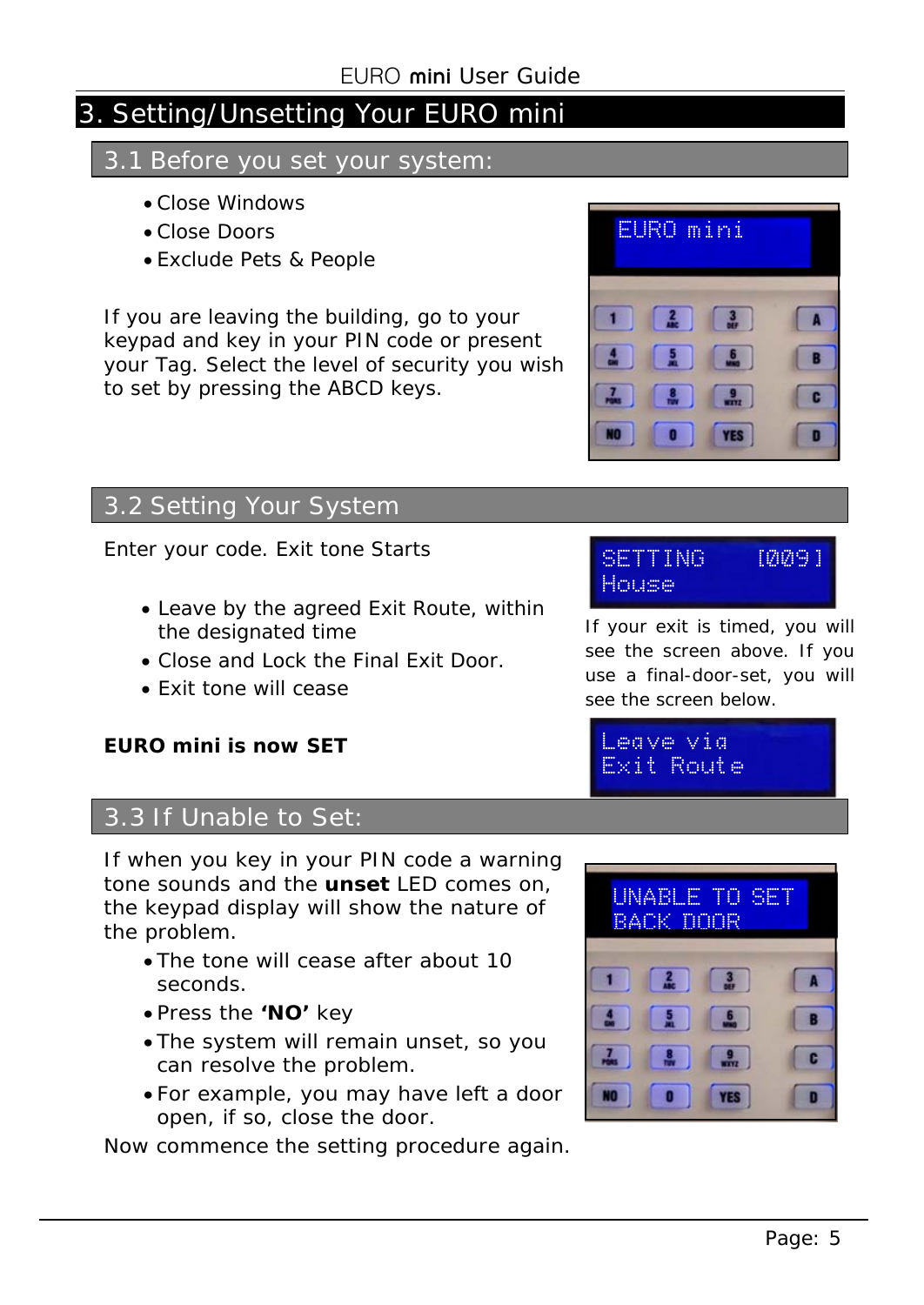# 3.4 Faults When Leaving the building:

If when you have closed the final exit door, the exit tone continues to sound an interrupted tone…

"beep – beep – beep – "

You have probably left a protected door on the exit route open.

- Return to the keypad and note the message on the display.
- Stop the setting procedure with your PIN code or your Tag.
- Close the open door

Now commence the setting procedure again (see page 5).

#### 3.5 Unsetting Your System

To enter the building you **must** use the agreed entry route and go straight to the keypad.

Entry tone will be sounding

"beep  $-$  beep  $-$  beep  $-$ "

- Key in your PIN code or present your Tag.
- Entry tone will cease

To indicate that the system has unset, the unset LED will illuminate for five seconds.

#### **EURO mini is now UNSET**

![](_page_6_Picture_19.jpeg)

![](_page_6_Picture_20.jpeg)

![](_page_6_Picture_21.jpeg)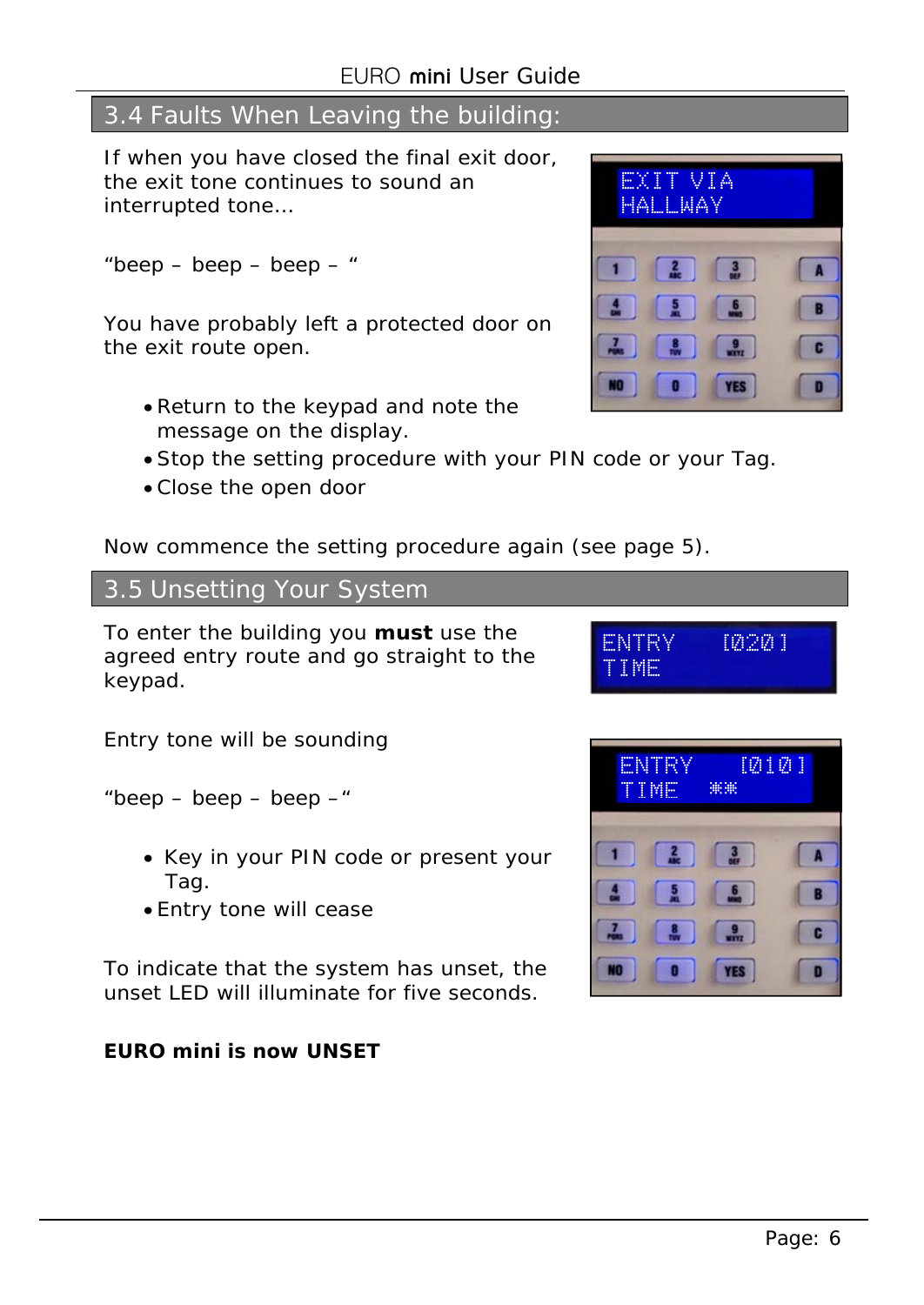## 3.6 Intelligent Set

If you wish to set EURO mini and stay in the building (eg set part of the alarm at night), the EURO mini's intelligent operating system will realise which level of security you require and will set only part of the system

If intelligent set is not installed on your system, you may part set the system as described below.

- To Intelligent Set your EURO mini go to the keypad and enter your PIN code or present your Tag.
- By default, EURO mini will ask if you want to set area **B**, this can be overridden if required by pressing the **ABCD** keys.
- Press '**YES**'
- Exit tone will start
- Area **B** will now start setting.
- If you now open and go through your final exit door, EURO mini will detect you and will now 'quick set' area **A**.

#### **EURO mini is now SET**

**NOTE**: This feature must be enabled by your installation company.

3.7 Silencing Alarms

If an Alarm tone sounds, the Alert LED will flash:

- Just key in your PIN code or present your Tag.
- The Alarm will stop sounding
- The display will indicate the problem.
- Press the **'YES'** Key

Alarm Silenced Low Volts

EURO mini Area B

If the 'Alert' LED indication remains lit, there is additional information available. Enter your PIN or present your Tag to view.

#### 3.8 Part Setting

Sometimes your security needs will be a little more complex and you will need to use the **A B C D** keys.

A typical scenario may be as follows:

 $A = All Set$ 

- **B** = Bedtime Set
- **C** = Cat in Lounge

To part set, enter your code and select the area A, B, C or D.

**NOTE**: This feature must be enabled by your installation company.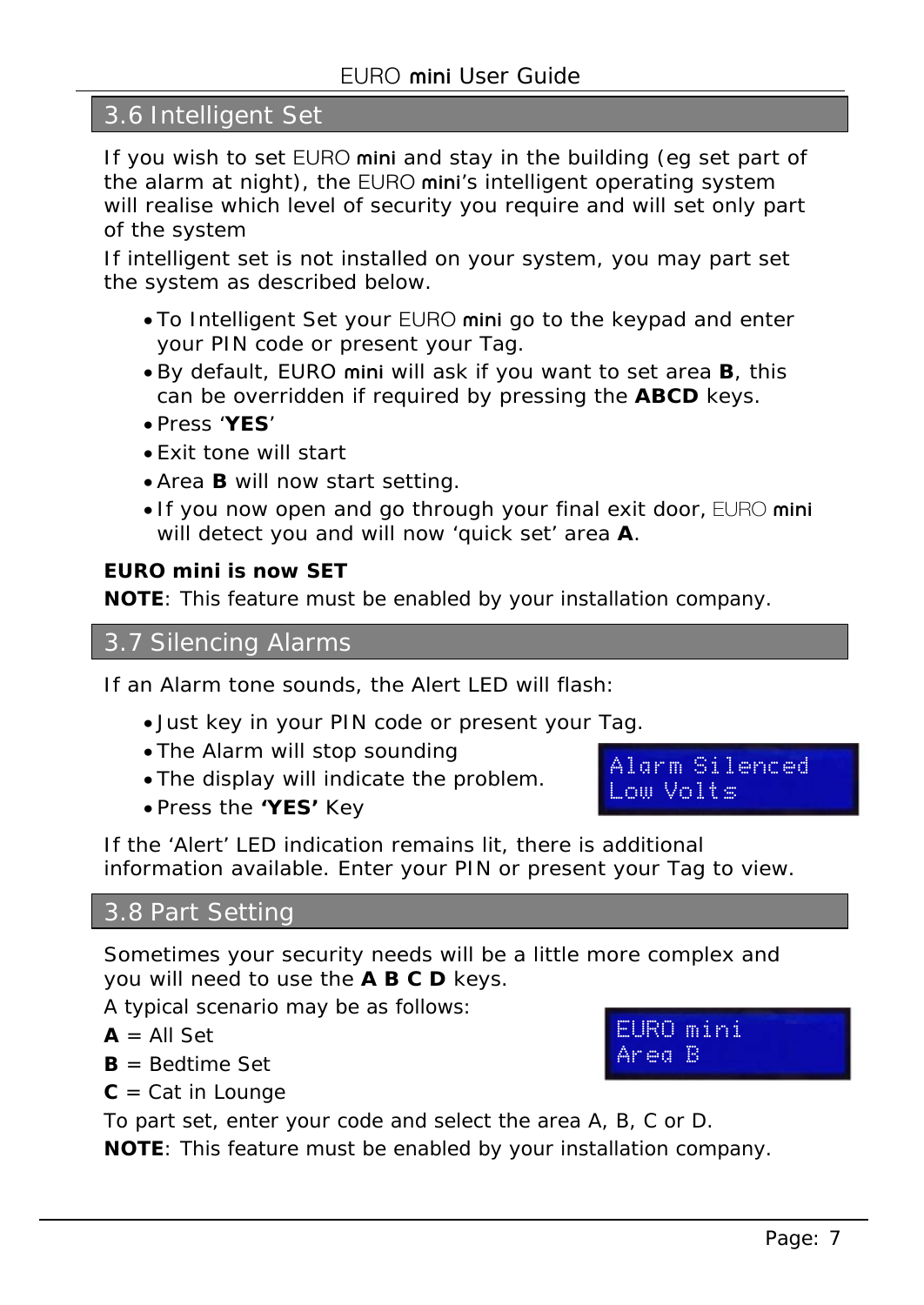For greater flexibility in setting parts of your system, you can make a choice at the keypad.

- Key in your PIN code or present your Tag.
- If you do not wish to set the default area assigned to your code, simply select the areas you wish to Set by pressing the relevant **A B C D** key(s).
- To change your mind, press the relevant **A B C D** key(s) again.
- Press the '**Yes**' key to accept
- Setting areas will now be displayed, with the corresponding area keys being lit.
- EURO mini will now Set the selected area

![](_page_8_Picture_8.jpeg)

It is also possible to set the EURO mini without using your PIN code or Tag.

- When your system is unset, press the '**YES**' key, and then select the area you wish to set. For example, to set area C, press the C key.
- The exit procedure will start.
- $\bullet$  "beep beep beep "
- EURO mini is now Set

**NOTE**: that when using the 'simple set' facility, the user who initiated the set cannot be logged.

### 3.10 Setting With Faults

There may be a detector on your system that if open when you try to set will be considered by EURO mini as a 'fault'. In a domestic setting you may wish to ignore a window you have deliberately left open in the summer time. There may be another fault on the system which you want to ignore when you set the system.

- Enter your PIN code or present your Tag.
- The display will ask if you wish to set with the fault.

Set with Fault? Bedroom Window

- To omit the fault, Press 'YES' (or 'NO' if you don't!)
- The system will then set as normal.
- The fault will be omitted for this one setting period only.

![](_page_8_Picture_24.jpeg)

Area A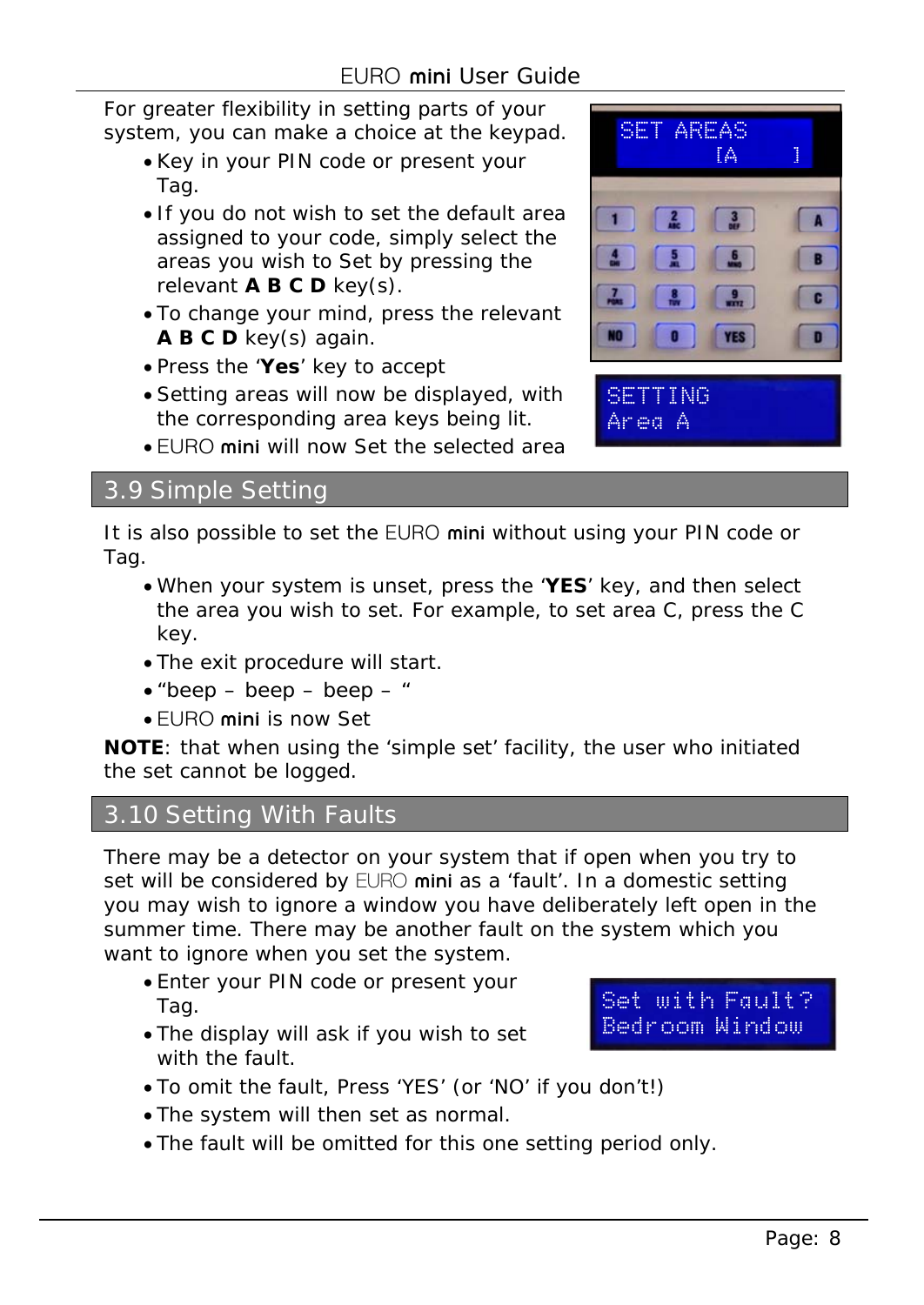# 4. Useful Features

### 4.1 The Chime Facility

The **'C'** key can be used to select the **'chime'** facility while the system is Unset.

For example, you may wish to be alerted if someone enters through a particular door during the day.

Simply press the **'C'** key.

The display will show a **'C'** 

Now if the door opens you will be alerted by the **'chime'** tone.

To cancel the 'Chime' function, simply press **'C'** again.

**Note:** This is only operative on detectors programmed for this purpose. If multiple detectors are programmed to permit this, the sounder will not distinguish between them.

![](_page_9_Picture_10.jpeg)

#### 4.2 Omitting An Input

At some time you may wish to isolate a detector if a room is occupied.

Enter your PIN code or present your Tag. While the exit tone is sounding press the **'YES'** key.

When the **'OMIT INPUT'** menu is displayed: Key in the number of the zone you wish to omit and press **'YES'**.

(Always use a leading zero, eg 02 is input 2) If it has been accepted it will be displayed on the screen.

Repeat for any other inputs that need to be omitted.

After 10 seconds EURO mini will begin to set

These inputs will be omitted for this one set period only.

![](_page_9_Picture_19.jpeg)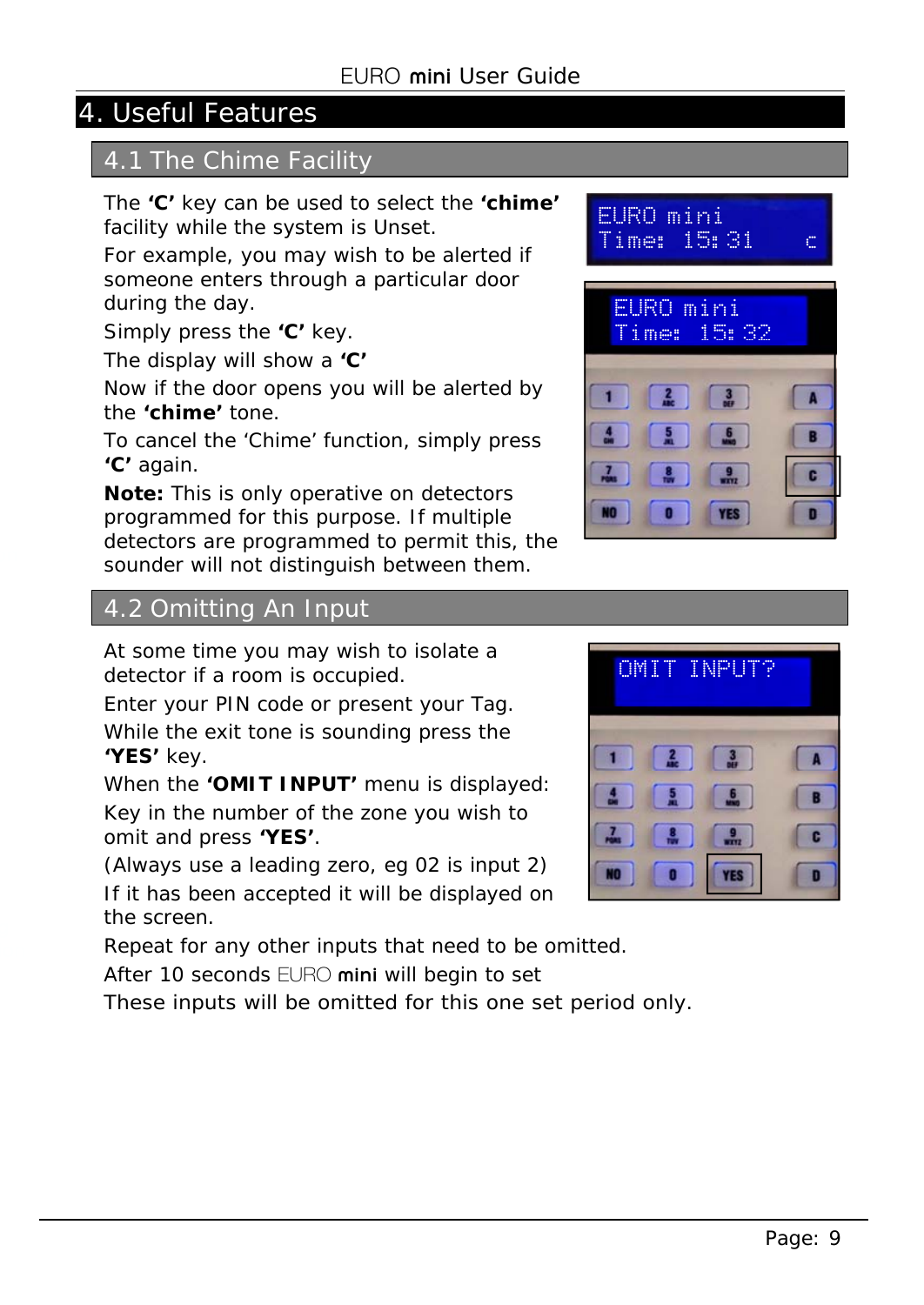# 4.3 Keypad Hold-Up

If you ever need to summon personal assistance in an emergency, EURO mini allows you to do so.

- Simply press the **'1'** and **'7'** keys at the same time.
- To reset:
- Enter your PIN code

![](_page_10_Picture_6.jpeg)

**NOTE:** This facility is only available if your alarm installer has enabled it. If a dialler is

connected to the EURO mini, the 2-Key Hold Up is not permitted to send a signal to the Alarm Receiving Centre for police response under police regulations in England, Wales or Northern Ireland.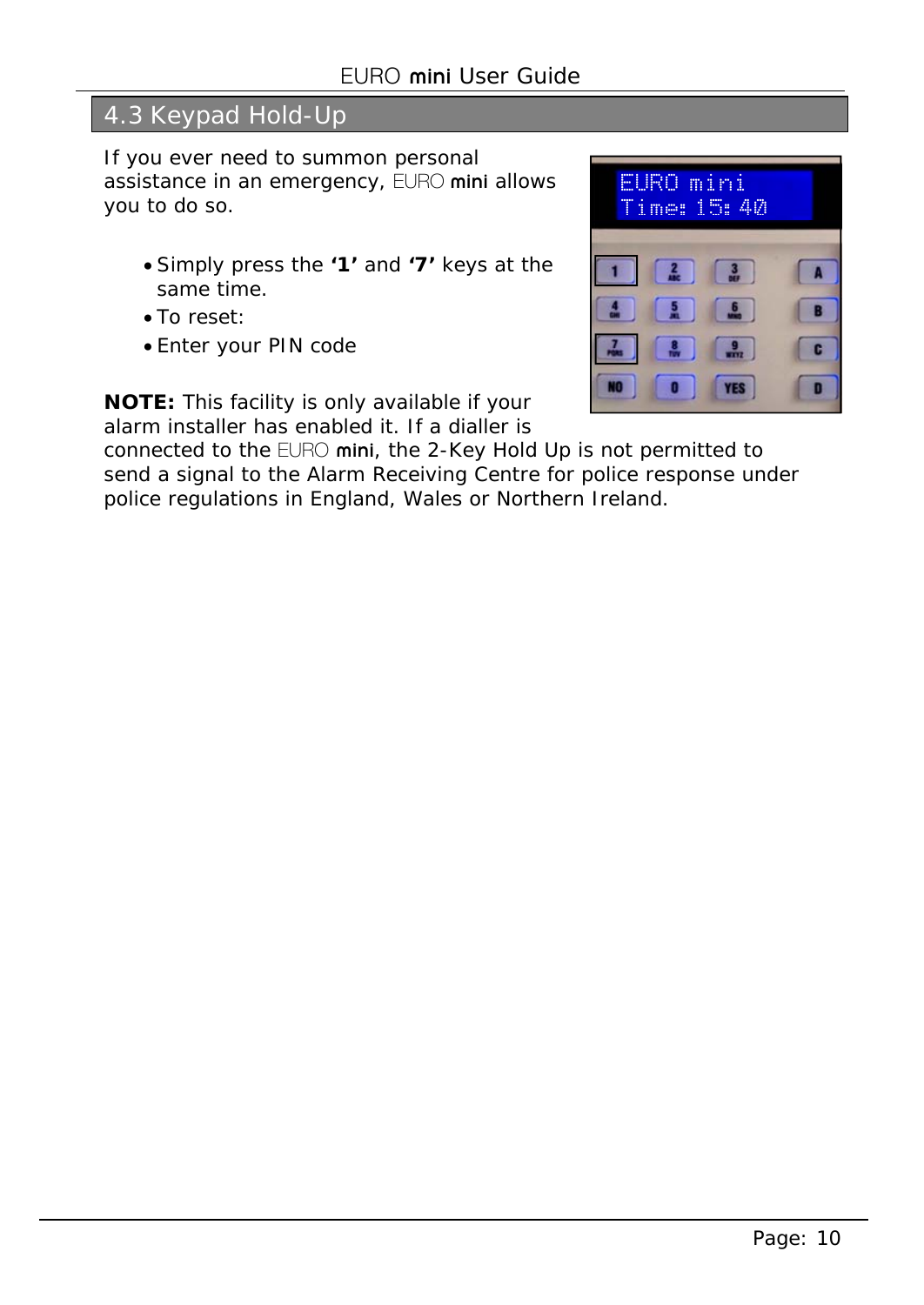#### 5. Master Manager Menu

The manager menu is accessed by pressing 'D' and then keying in your **Manager** PIN code. The screen will display any relevant information; simply press '**No**' to move into Manager Menu.

You then have a choice of:

- Set Date & Time? (see page 12)
- Change Code(s)?  $*$  (see page 12)
- Review Logs? \* (see page 13)
- Walk Test? \* (see page 14)
- Siren Test? \* (see page 14)
- Allow Engineer? \* (see page 14)

![](_page_11_Picture_10.jpeg)

SIREN TEST?

\* These features can also be accessed with a standard user code.

Pressing the **'NO'** key will take you from one Menu to the next (as well as **'Escaping'** from within a menu). Pressing the **'YES'** key will take you into a menu (as well as **'Accepting'** a choice within a menu).

We recommend that your system is fully unset to use Manager Menu functions.

- Press 'D' and key in your Manager PIN code or user code.
- The first Menu choice asks you if you wish to **'Set Date & Time?'**
- If you wish to enter the menu, press **'YES'**. But if you wish to move on to other Manager Menu items press **'NO'**.

The USER MENU is the same as the manager

menu, except there is no provision to change the date and time. To enter the USER MENU, simply press 'D' and enter your User Code.

To exit the menu, either press the 'A' key when you have a screen written in capital letters, or keep pressing **'NO'** until you reach the 'Exit Manager Menu' screen, then press **'YES'**.

![](_page_11_Picture_21.jpeg)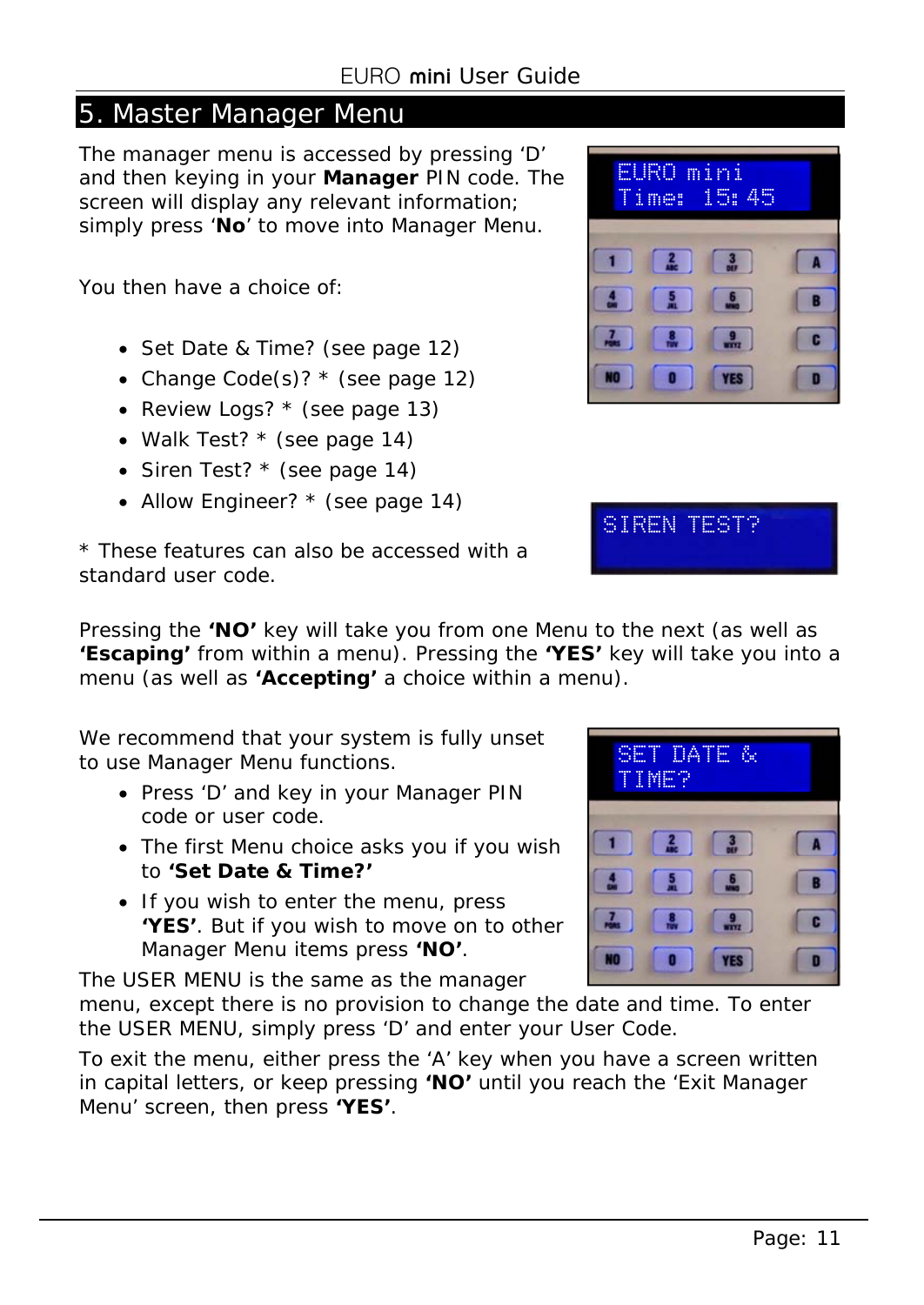# 5.1 Set Date & Time

| Press 'YES' to enter the function.       | SET DATE & TIME? |
|------------------------------------------|------------------|
| (or Press 'NO' to move to the next menu) |                  |
| Enter Year (e.g. $16 = 2016$ )           | YEAR (00-99)     |
| Press 'YES'                              | [06]             |
| Enter Month                              | MONTH $(1-12)$   |
| Press 'YES'                              | [08]             |
| Enter Day                                | DAY (1-31)       |
| Press 'YES'                              | [12]             |
| Enter Hours (24hr clock)                 | HOURS (00-23)    |
| Press 'YES'                              | [13]             |
| <b>Enter Minutes</b>                     | MINUTES (0-59)   |
| Press 'YES'.                             | [45]             |

# 5.2 Change Codes

This function is used to add codes or tags. A record of the user codes and to whom they are assigned should be kept and stored in a safe place. A maximum of 30 user codes may be programmed.

**NOTE**: Systems installed to Grade 2 requirements must have 10,000 code differs. There are no disallowed codes.

| Press 'YES' to enter the function.<br>(or Press 'NO' to move to the next menu) | CHANGE CODES?   |
|--------------------------------------------------------------------------------|-----------------|
| Press 'YES' to Change User Codes.                                              | Change User     |
| Or press 'NO' for the next sub-menu.                                           | Codes?          |
| Enter the user code or use the 'B' and 'D'                                     | User Number     |
| keys to scroll through the users. Press 'YES'                                  | [02]            |
| Either present a tag, or enter a new code.                                     | Enter User Code |
| To delete a code, press 'C'.<br>Press 'YES'.                                   | ГжжжжжжЛ        |
| Select the type:                                                               |                 |
| User [0]: Cannot access Manager Menu                                           | User Type       |
| Manager [1]: Can access Manager Menu                                           | Usen<br>[0]     |
| Press 'YES'.                                                                   |                 |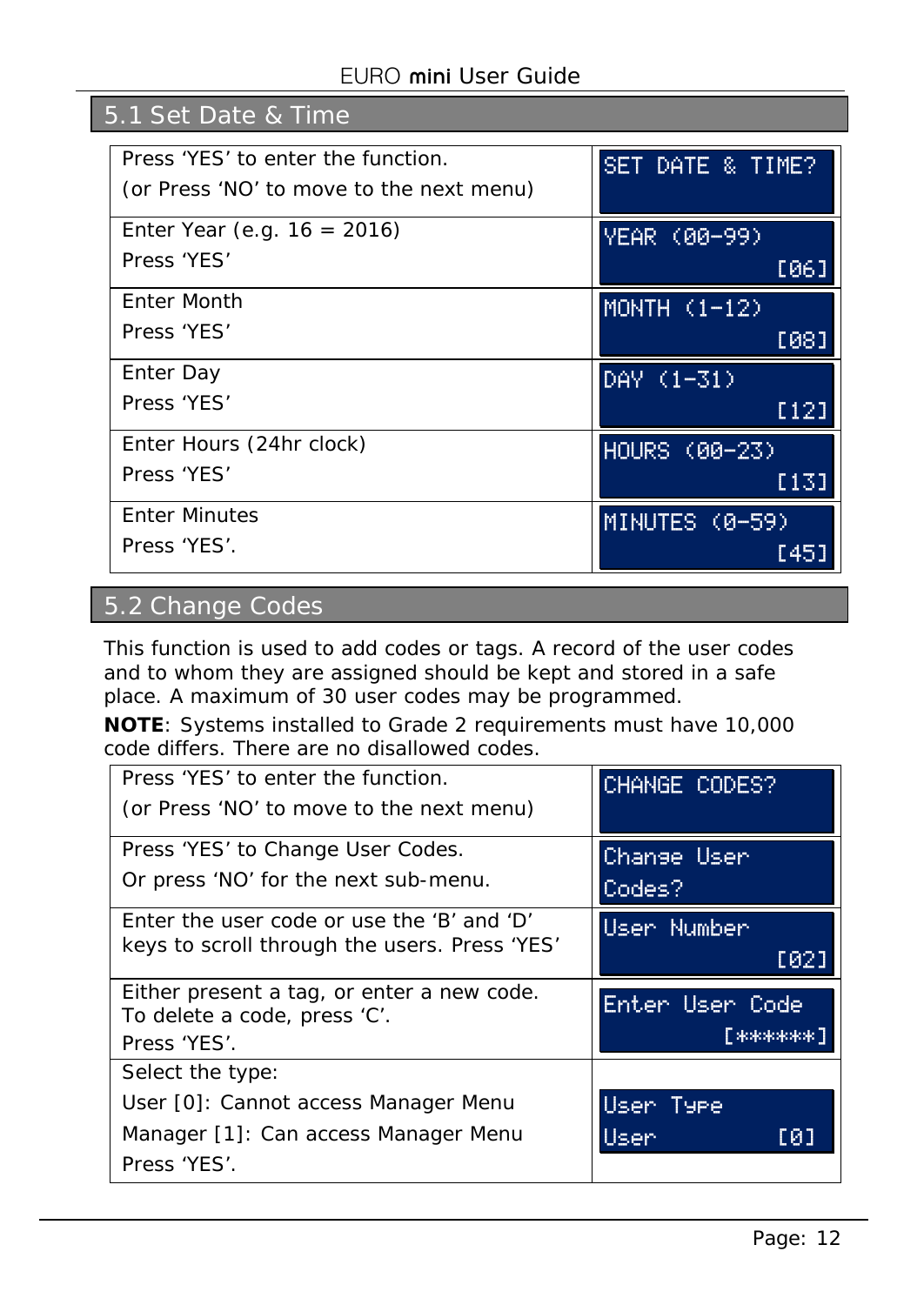EURO mini User Guide

| Using the A, B, C and D keys, select the area<br>that the user can control.<br>Press 'YFS'.                                                                                                                                               | User Areas<br>EΑ                     |
|-------------------------------------------------------------------------------------------------------------------------------------------------------------------------------------------------------------------------------------------|--------------------------------------|
| Select the limitations for the user code:<br>Unset/Set [0]. Set Only [1]. Unset Only [2].<br>Press 'YES'.                                                                                                                                 | User Set Ortions<br>Unset/Set<br>[0] |
| If 'Flexi-Set' is disabled, the code will set the<br>area's assigned to it without offering a choice<br>of areas. For simplicity of use, select 'No'.<br>Use the 'B' and 'D' keys to select the desired<br>choice. Press 'YES.            | Flexi Set<br><b>Yes</b><br>E 1 J     |
| Using the numeric keys, a name can be<br>entered. The A, B, C and D keys are used as<br>followed:<br>$A = Capital letter$<br>$B =$ Moves cursor left<br>$C =$ Clears character/creates a space<br>$D =$ Moves cursor right<br>Press 'YES' | User Name                            |
| To change the master manager code, press<br>'YES' and follow the process mentioned<br>above. Press 'NO' to return to the main<br>menu.                                                                                                    | Change Master<br>Manager Code?       |

# 5.3 Review Logs

The 'Review Logs' function records all events that occurs on the EURO mini, including all alarms, set/unset, users, areas.

| Press 'YES' to enter the function.            | <b>REVIEW LOGS?</b> |
|-----------------------------------------------|---------------------|
| (or Press 'NO' to move to the next menu)      |                     |
| Press 'YES' to view the Panel Logs.           | Panel Los?          |
| Use 'B' and 'D' keys to progress back and     | [Date & Time]       |
| forth through the logs.                       | [Event]             |
| Press 'C' for additional information.         | [fArea Involved]    |
| To stop the review, press 'NO' and 'NO' again |                     |
| to return to the main menu.                   | [User Involved]     |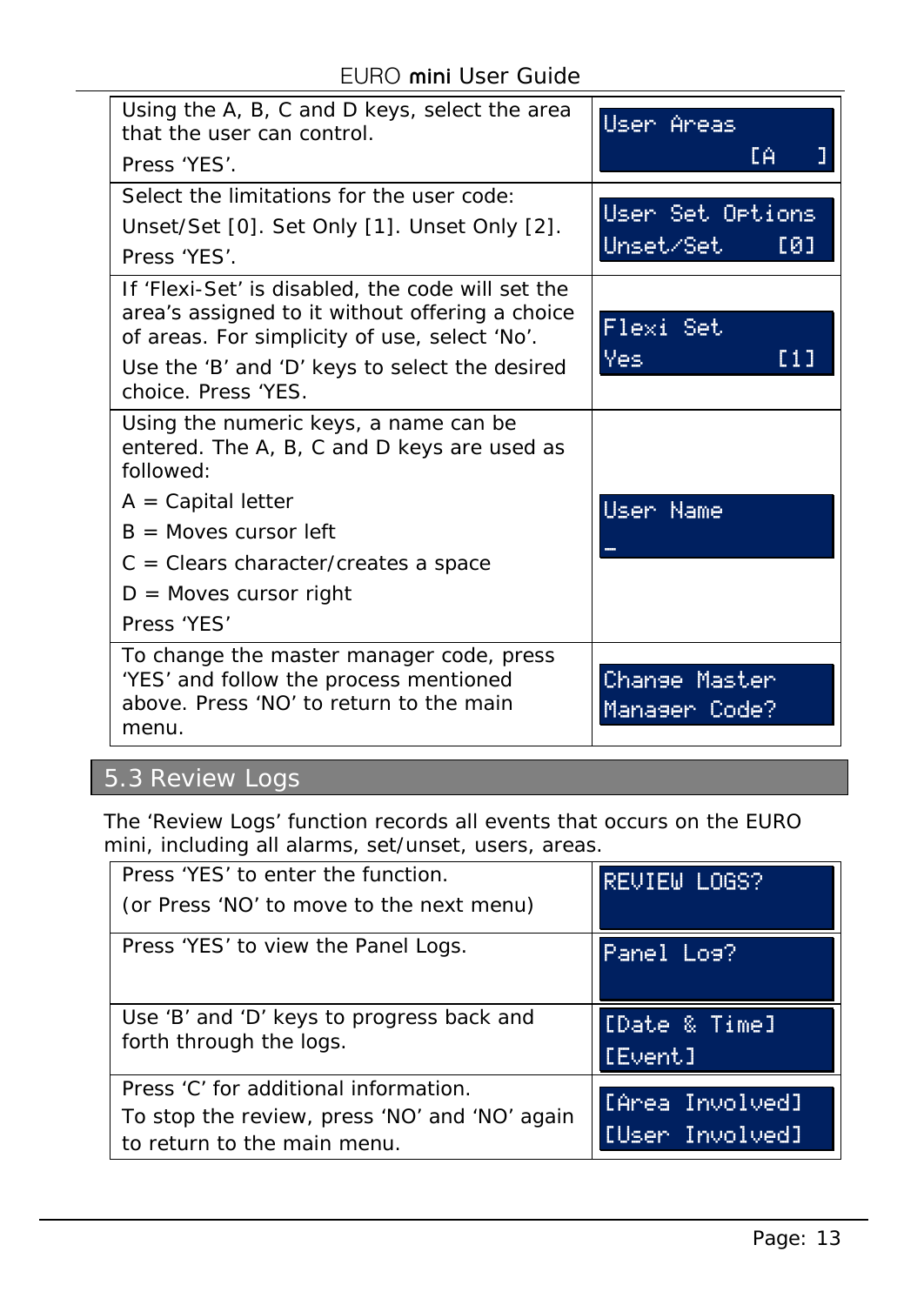# 5.4 Walk Test

| Press 'YES' to enter the function.<br>(or Press 'NO' to move to the next menu).                                         | <b>WALK TEST?</b>              |
|-------------------------------------------------------------------------------------------------------------------------|--------------------------------|
| Select the area(s) that are to be walk tested.<br>Press 'YES'.                                                          | Walk Test Area?<br>[ABCD]      |
| All programmed inputs will be displayed.<br>Once an input has triggered, it will be<br>removed from the walk test list. | Walk Test Inp's?<br>Front Door |
| Once all inputs have been walk tested, the<br>following display will be shown.<br>Press 'YES'.                          | Walk Test<br>Completed!        |

# 5.5 Siren Test

| Press 'YES' to enter the function.        | SIREN TEST?    |
|-------------------------------------------|----------------|
| (or Press 'NO' to move to the next menu). |                |
| l The siren and strobe will activate.     | Testing Siren. |
| Press 'YFS'                               |                |

# 5.6 Allow Engineer Menu?

This menu will prevent access to the Engineer Menu if enabled.

| Press 'YES' to enter the function.        | ALLOW ENGR MENU? |
|-------------------------------------------|------------------|
| (or Press 'NO' to move to the next menu). |                  |
|                                           |                  |
| Use 'B' or 'D' keys to enable or disable. | Allow Ensr menu  |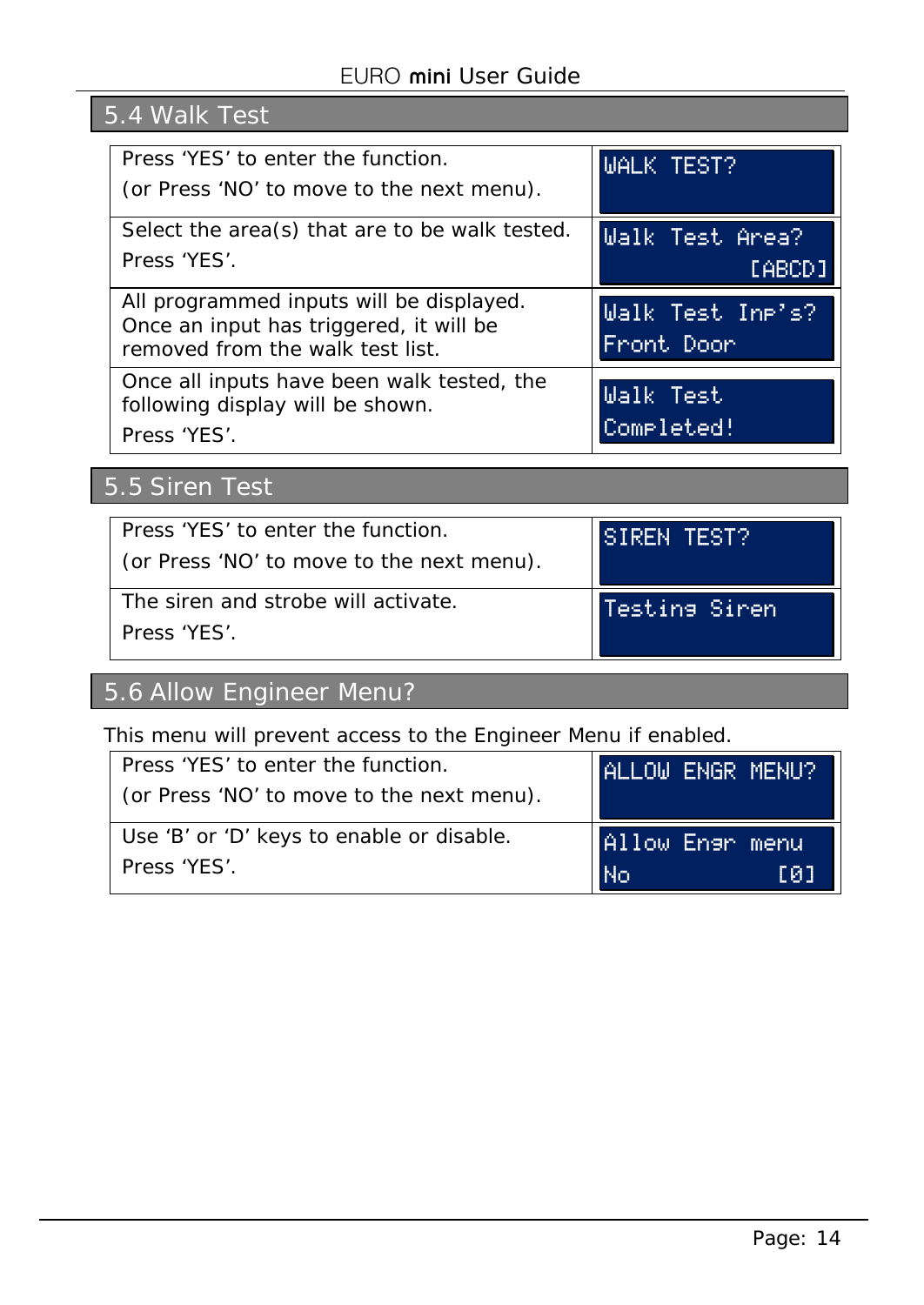# 6. Programming Appendix

| Input<br>Number | Input Type | Input Areas | Description |
|-----------------|------------|-------------|-------------|
| 1               |            |             |             |
| $\overline{2}$  |            |             |             |
| $\mathbf{3}$    |            |             |             |
| 4               |            |             |             |
| 5               |            |             |             |
| 6               |            |             |             |
| $\overline{7}$  |            |             |             |
| 8               |            |             |             |
| 9               |            |             |             |
| 10              |            |             |             |